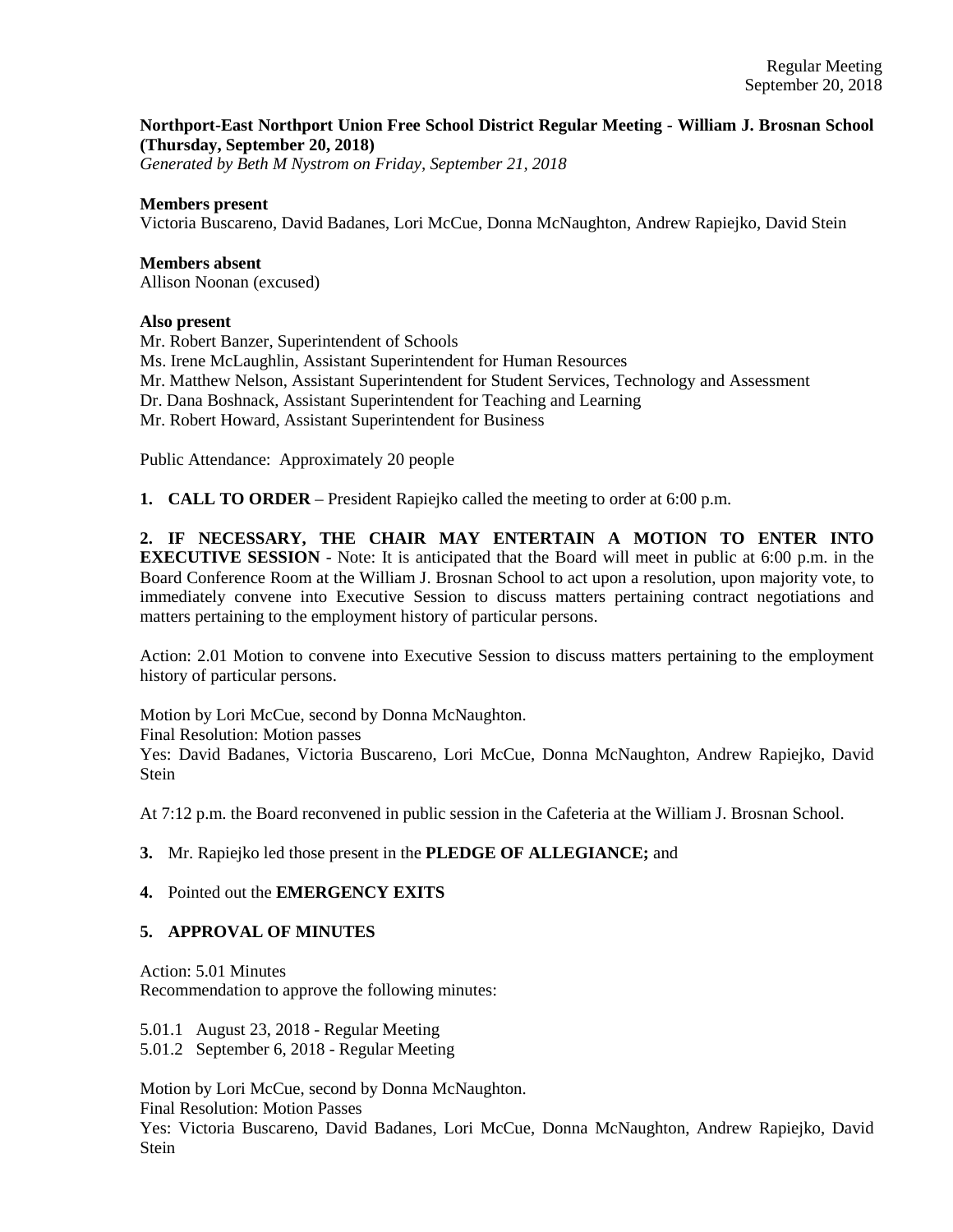# **6. STUDENT AND STAFF RECOGNITION/ANNOUNCEMENTS FROM THE SUPERINTENDENT OF SCHOOLS**

Information: 6.01 Upcoming Meetings

President Rapiejko reviewed the upcoming meetings of October 4<sup>th</sup>, October 25<sup>th</sup> and November 8<sup>th</sup>, and the October 11<sup>th</sup> Public Workshop.

Superintendent Banzer acknowledged the many students and staff members who were involved in the Cow Harbor Day Weekend, from the race on Saturday to the parade on Sunday. Kudos to the students, musicians, dancers, flagline, teachers, and Dr. Mergen. Athletics had some big wins with the girls' volleyball beating the state champion Connetquot team, football defeated Lindenhurst, girls' soccer had two strong wins and field hockey beat Ward Melville.

Mr. Banzer stated that next week all schools will be involved with the Sandy Hook Promise Program "Start with Hello". There will be activities throughout the week as another way to engage and connect students.

Mr. Banzer stated that district administrators met with the Town of Huntington and the Suffolk County Police Department and some residents to discuss Laurel Hill Road. The Town will perform and audit of Laurel Hill Road and will come back and make recommendations. Elwood Road, which is a county road, will be looked at as well. The District will reach out to Suffolk County to get them involved.

**7. COMMUNICATIONS** - Please Note: This is the opportunity for persons who had written letters to the Board to speak to the Board regarding the issues raised in their communications. Speakers are asked to keep their comments brief, and to speak no longer than 5 minutes.

There were no communications requiring Board action.

**8. PUBLIC COMMENT/PARTICIPATION** - Please Note: Community members are invited to share their questions, comments, or concerns with the School Board. When speaking, citizens should state their name and address for the record and limit their presentation to 5 minutes. Where possible, the Board will answer factual questions immediately. A written response may be provided when information is not available. If a response would involve discussion of Board Policy or decisions which might be of interest to citizens not present at the meeting, the Board may place the item on a future meeting agenda.

There was no public participation.

#### **9. SPECIAL REPORTS**

#### **10. SUPERINTENDENT'S REPORT, GENERAL - FOR BOARD ACTION**

Action: 10.01 Personnel Actions Report Recommendation to approve the attached Personnel Actions Report, including addendums.

Motion by David Stein, second by Lori McCue. Final Resolution: Motion Passes Yes: Victoria Buscareno, David Badanes, Lori McCue, Donna McNaughton, Andrew Rapiejko, David Stein

President Rapiejko announced the retirements of Mary Volpi, Clerk, and Toni Koch-Aubuchon, Principal Clerk.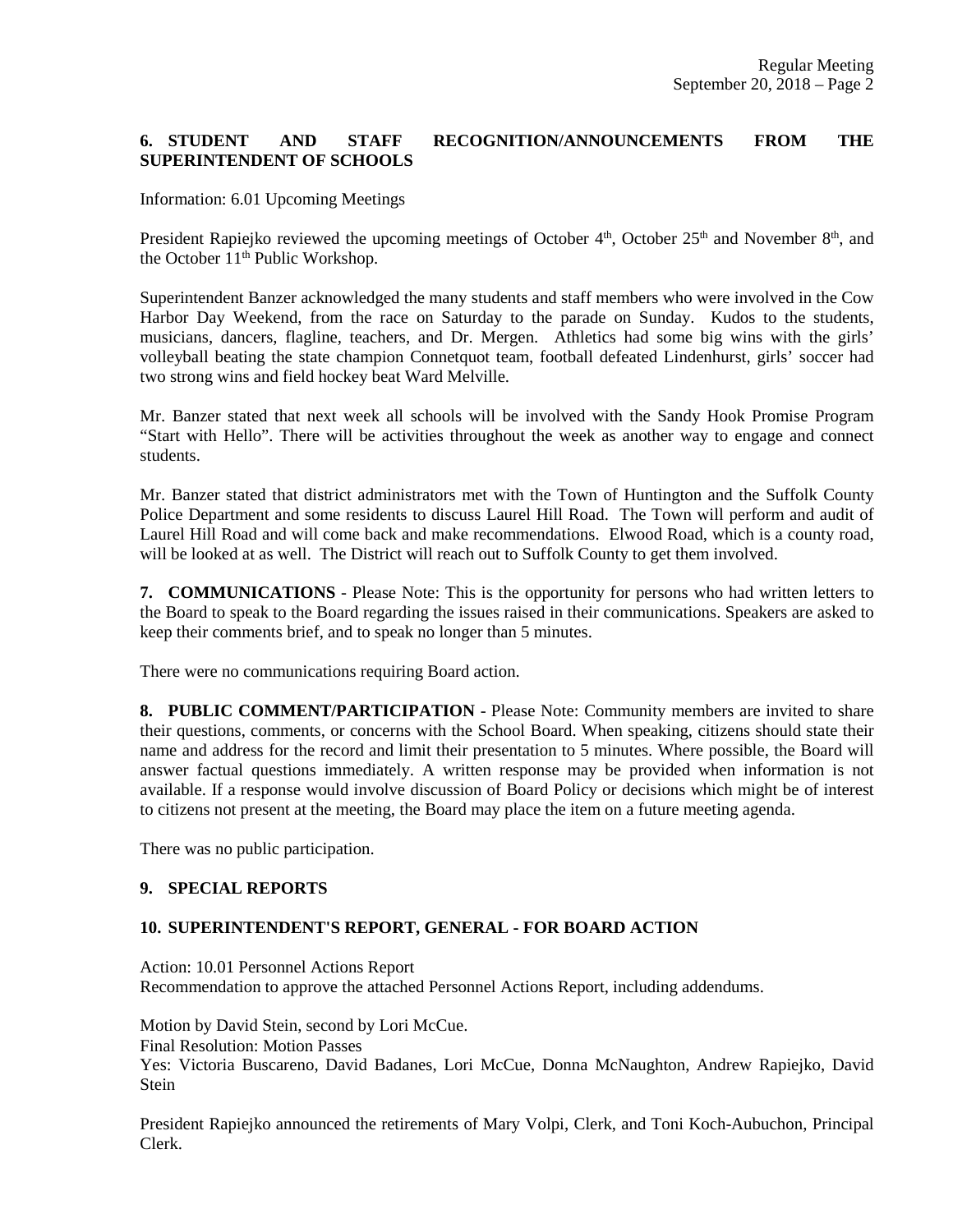Action: 10.02 Overnight Travel with Students Recommendation to approve the following Request for Overnight Travel with Students:

10.02.1 Indian Island - September 28, 201 - September 30, 2018

Motion by David Stein, second by Lori McCue. Final Resolution: Motion Passes Yes: Victoria Buscareno, David Badanes, Lori McCue, Donna McNaughton, Andrew Rapiejko, David Stein

## **11. SUPERINTENDENT'S REPORT, FINANCIAL - FOR BOARD ACTION**

Action: 11.01 Parent Donation - Bellerose Avenue School

Recommendation to approve the following resolutions:

"RESOLVED, that the Board of Education accept the revised donation of \$110.00 towards the purchase of classroom supplies for Bellerose Avenue Elementary School and increase the 2018-2019 budget code A2110.5030.17.0200 by \$110.00 for this purpose.

RESOLVED, that the Board of Education hereby approves a revised increase in the revenue code A2705 of the 2018-2019 budget by \$110.00 with the understanding that this revised increase in revenue is the result of a parent donation for a Bellerose Avenue student's birthday to be used to enhance the education of the students"

Motion by David Stein, second by Donna McNaughton.

Final Resolution: Motion Passes

Yes: Victoria Buscareno, David Badanes, Lori McCue, Donna McNaughton, Andrew Rapiejko, David **Stein** 

Action: 11.02 Commack UFSD

Recommendation to approve a 2018-2019 Tuition Contract for Special Education Services between the Northport-East Northport Union Free School District and the Commack Union Free School District (Spec. Ed.)

Motion by David Stein, second by Donna McNaughton.

Final Resolution: Motion Passes

Yes: Victoria Buscareno, David Badanes, Lori McCue, Donna McNaughton, Andrew Rapiejko, David **Stein** 

Action: 11.03 Huntington UFSD

Recommendation to approve a 2018-2019 Special Education Services Contract between the Northport-East Northport Union Free School District and Huntington Union Free School District (Spec. Ed.)

Motion by David Stein, second by Donna McNaughton. Final Resolution: Motion Passes Yes: Victoria Buscareno, David Badanes, Lori McCue, Donna McNaughton, Andrew Rapiejko, David Stein

Action: 11.04 Green Chimneys Recommendation to approve a 2018-2019 Agreement between the Northport-East Northport Union Free School District and Green Chimneys (Spec. Ed.)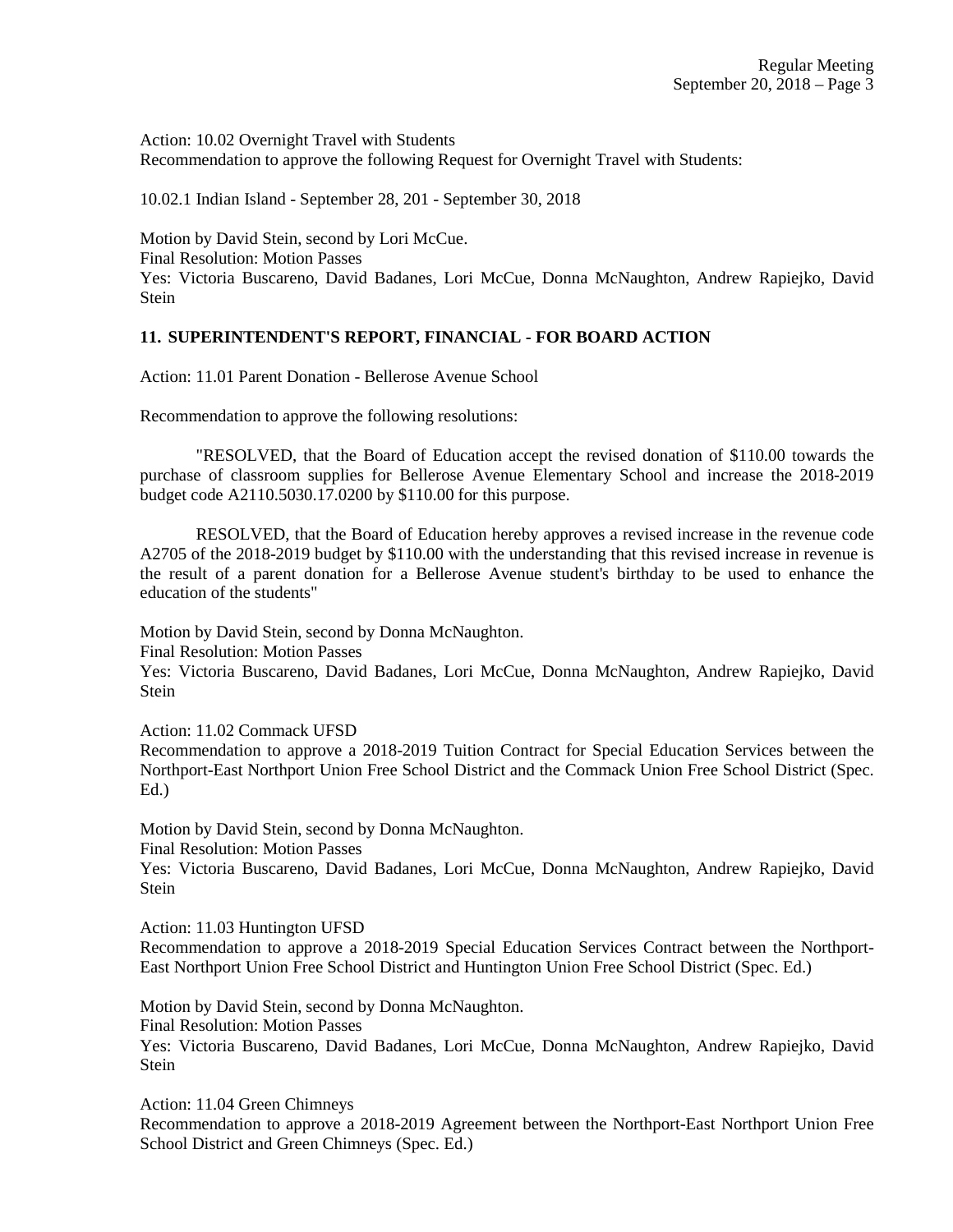Motion by David Stein, second by Donna McNaughton. Final Resolution: Motion Passes Yes: Victoria Buscareno, David Badanes, Lori McCue, Donna McNaughton, Andrew Rapiejko, David Stein

Action: 11.05 Maryhaven Center of Hope Recommendation to approve a 2018-2019 Agreement between the Northport-East Northport Union Free School District and Maryhaven Center of Hope (Spec. Ed.)

Motion by David Stein, second by Donna McNaughton. Final Resolution: Motion Passes Yes: Victoria Buscareno, David Badanes, Lori McCue, Donna McNaughton, Andrew Rapiejko, David Stein

Action: 11.06 The Summit School Recommendation to approve a 2018-2019 Agreement between the Northport-East Northport Union Free School District and The Summit School (Spec. Ed.)

Motion by David Stein, second by Donna McNaughton.

Final Resolution: Motion Passes

Yes: Victoria Buscareno, David Badanes, Lori McCue, Donna McNaughton, Andrew Rapiejko, David Stein

Action: 11.07 Developmental Disabilities Institute Recommendation to approve a 2018-2019 Agreement between the Northport-East Northport Union Free School District and Developmental Disabilities Institute (Spec. Ed.)

Motion by David Stein, second by Donna McNaughton.

Final Resolution: Motion Passes

Yes: Victoria Buscareno, David Badanes, Lori McCue, Donna McNaughton, Andrew Rapiejko, David Stein

Action: 11.08 Anderson Center for Autism

Recommendation to approve a 2018-2019 Agreement between the Northport-East Northport Union Free School District and Anderson Center for Autism (Spec. Ed.)

Motion by David Stein, second by Donna McNaughton. Final Resolution: Motion Passes Yes: Victoria Buscareno, David Badanes, Lori McCue, Donna McNaughton, Andrew Rapiejko, David Stein

Action: 11.09 BOCES Contract 2017-2018 Recommendation to approve the Western Suffolk BOCES AS\_& Final Contract for the 2017-2018 school year

Motion by David Stein, second by Donna McNaughton. Final Resolution: Motion Passes Yes: Victoria Buscareno, David Badanes, Lori McCue, Donna McNaughton, Andrew Rapiejko, David **Stein** 

Action: 11.10 Change Order Recommendation to approve the following Change Order: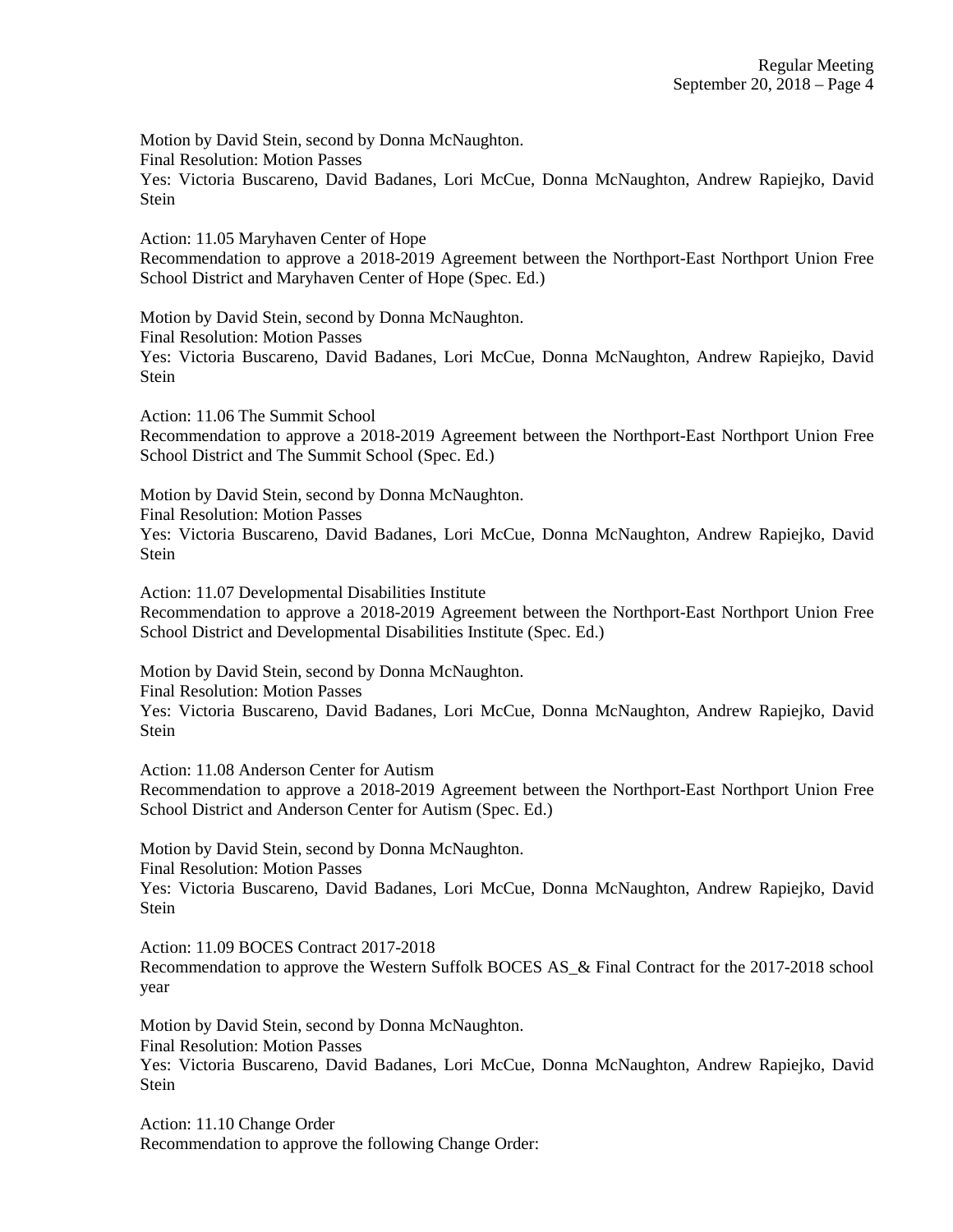11.10.1 SED No. 58-04-04-03-0-008-025, Renu Contracting & Restoration, Northport Middle School, increase in the amount of \$2,180.00

Motion by David Stein, second by Donna McNaughton. Final Resolution: Motion Passes

Yes: Victoria Buscareno, David Badanes, Lori McCue, Donna McNaughton, Andrew Rapiejko, David Stein

Action: 11.11 Treasurer's Report and Monthly Summary of Receipts and Disbursements Recommendation to approve the Treasurer's Report and Monthly Summary of Receipts and Disbursements:

11.11.1 Treasurer's Report for the period July 1, 2018 through July 30, 2018 11.11.2 Monthly Summary of Receipts and Disbursements for July 2018

Motion by David Stein, second by Donna McNaughton. Final Resolution: Motion Passes Yes: Victoria Buscareno, David Badanes, Lori McCue, Donna McNaughton, Andrew Rapiejko, David **Stein** 

Action: 11.12 Schedule of Investments Recommendation to approve the Schedule of Investments as of July 31, 2018

Motion by David Stein, second by Donna McNaughton. Final Resolution: Motion Passes Yes: Victoria Buscareno, David Badanes, Lori McCue, Donna McNaughton, Andrew Rapiejko, David Stein

Action: 11.13 Collateral Schedule Recommendation to approve the Collateral Schedule as of July 31, 2018

Motion by David Stein, second by Donna McNaughton. Final Resolution: Motion Passes Yes: Victoria Buscareno, David Badanes, Lori McCue, Donna McNaughton, Andrew Rapiejko, David Stein

Action: 11.14 Bank Reconciliation Recommendation to approve the Bank Reconciliation Report for the Month Ended July 31, 2018

Motion by David Stein, second by Donna McNaughton. Final Resolution: Motion Passes Yes: Victoria Buscareno, David Badanes, Lori McCue, Donna McNaughton, Andrew Rapiejko, David Stein

Action: 11.15 General Fund Projected Cash Flow Statement Recommendation to approve the General Fund Projected Cash Flow Statement for the year ending 2018- 2019, Actual Data July 1, 2018 - July 31, 2018, Estimated Data August 1, 2018 - June 30, 2019

Motion by David Stein, second by Donna McNaughton.

Final Resolution: Motion Passes

Yes: Victoria Buscareno, David Badanes, Lori McCue, Donna McNaughton, Andrew Rapiejko, David **Stein**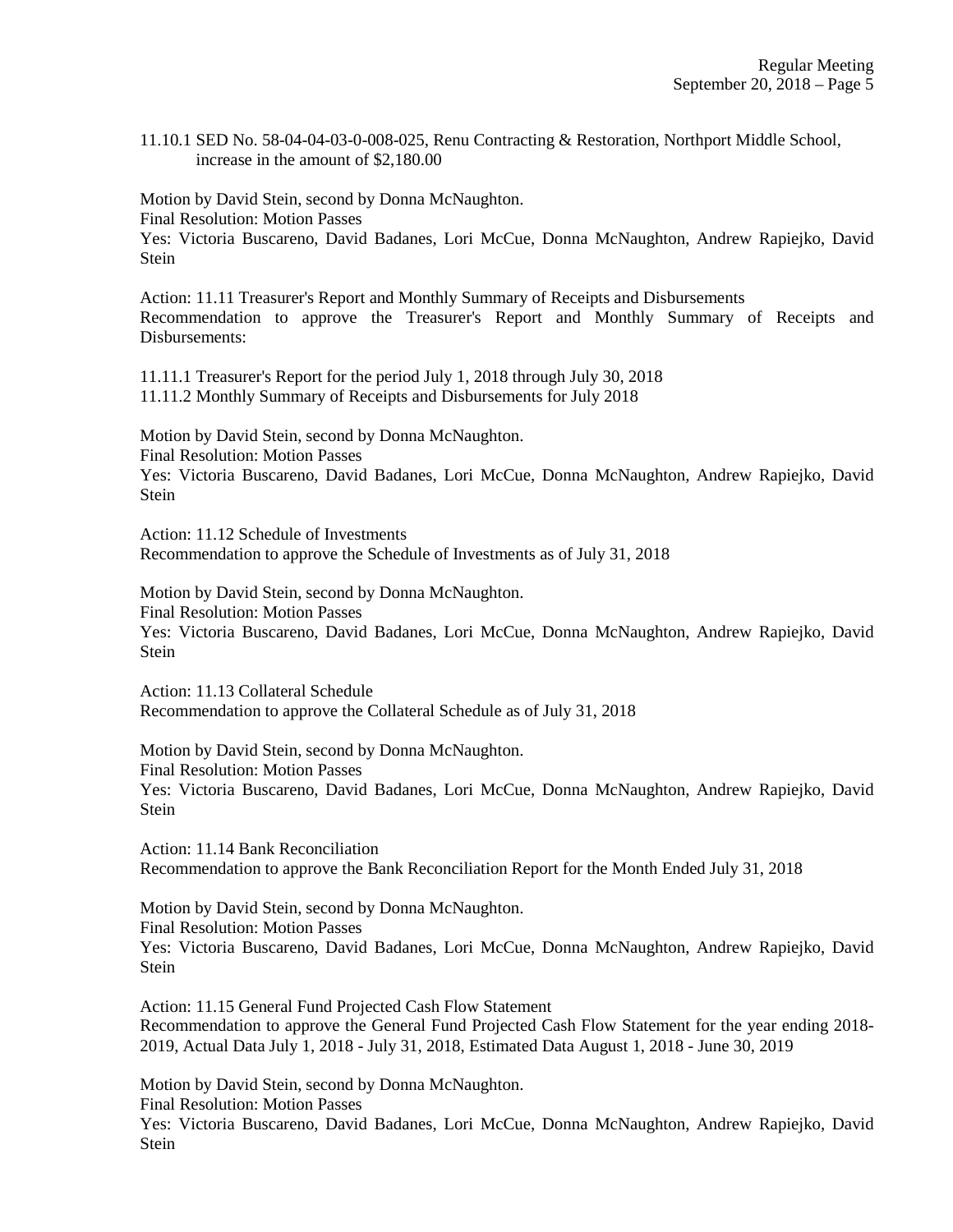Action: 11.16 School Lunch Profit and Loss

Recommendation to approve the School Lunch Profit and Loss for Fiscal Year 2017-2018, July 2017-June 2018

Motion by David Stein, second by Donna McNaughton.

Final Resolution: Motion Passes

Yes: Victoria Buscareno, David Badanes, Lori McCue, Donna McNaughton, Andrew Rapiejko, David Stein

Action: 11.17 Transfer of General Fund Appropriations Recommendation to approve Transfer of General Fund Appropriations in the 2018-2019 Fiscal Year (\$36,460.00)

Motion by David Stein, second by Donna McNaughton. Final Resolution: Motion Passes Yes: Victoria Buscareno, David Badanes, Lori McCue, Donna McNaughton, Andrew Rapiejko, David Stein

Action: 11.18 McCarney Enterprises, Inc. d/b/a McCarney Tours Recommendation to approve a Rider to Agreement between the Board of Education of the Northport-East Northport Union Free School District and McCarney Enterprises, Inc. d/b/a McCarney Tours (NMS)

Motion by David Stein, second by Donna McNaughton. Final Resolution: Motion Passes Yes: Victoria Buscareno, David Badanes, Lori McCue, Donna McNaughton, Andrew Rapiejko, David Stein

# **12. SUPERINTENDENT'S REPORT - FOR INFORMATION ONLY**

Information: 12.01 Budget Transfers for the period May 31, 2018 through September 12, 2018 - As per Board Policy #6150 all transfers between salary codes up to \$25,000 and transfers between all other codes up to \$10,000 are to be reported to the Board of Education as an information item

# **13. UNFINISHED BUSINESS**

13.01 Public Workshop Discussion: 13.01 Public Workshop

Finalization of agenda for October  $11<sup>th</sup>$  Public Workshop

President Rapiejko stated that the Board Workshop on Districtwide Security will take place on October 11th. Mr. Rapiejko emphasized that the Board will not be making a decision at the workshop. They will be gathering information.

Mr. Rapiejko stated that usually during Board Workshops there is no public participation, but suggested that the public be able to ask questions to the panel through a card system and the questions will be read to the panel through a moderator.

There was a brief discussion on public participation during the Board Workshop and the Board agreed to allow question from the public through the card system and moderator.

13.02 Social Emotional/Student Support Workshop Discussion: 13.02 Social Emotional/Student Support Workshop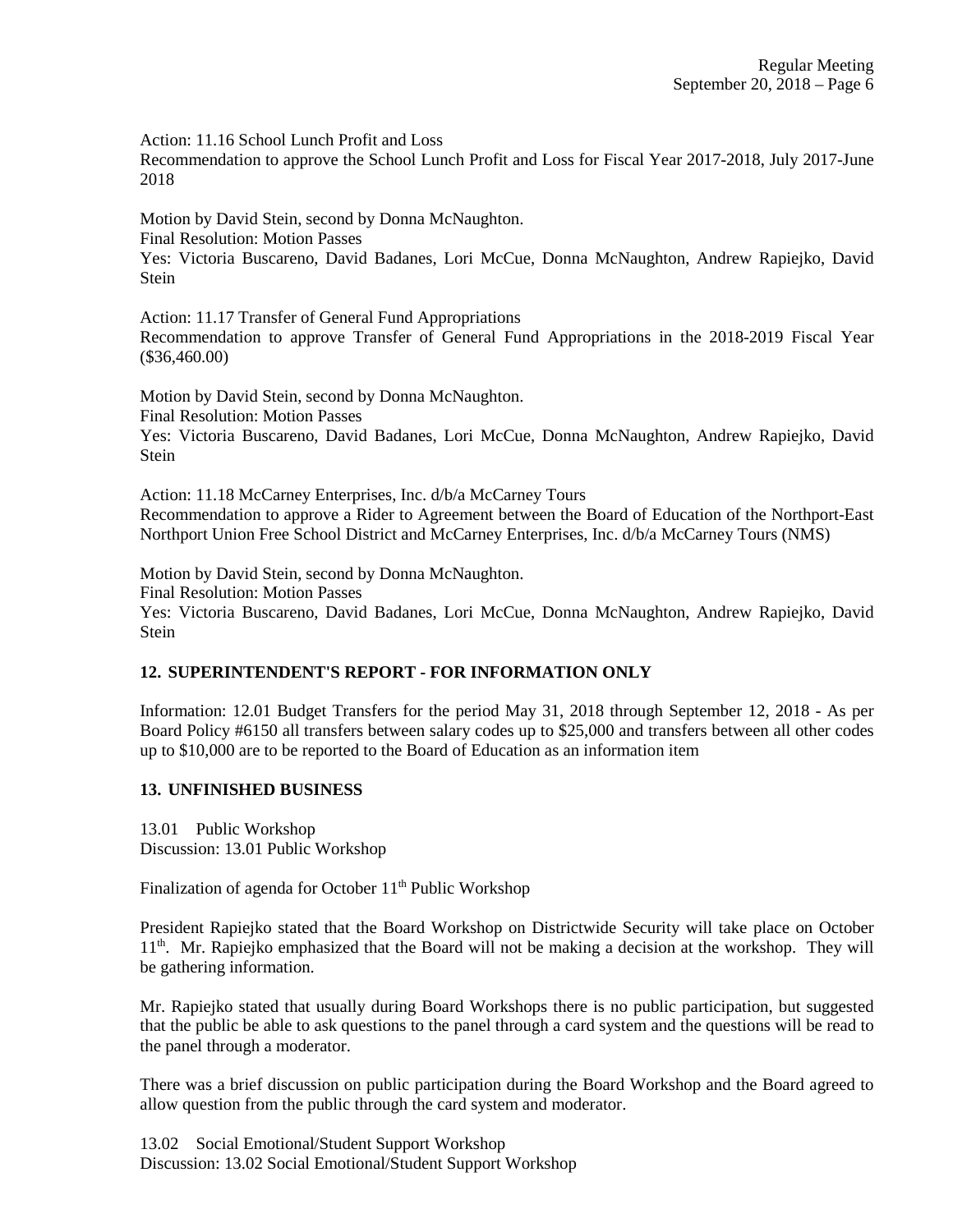Superintendent Banzer stated that he will present comprehensively what the District currently has in place regarding social emotional/student support, what is done throughout the District and some of the new initiatives. The new state mandate on mental health curriculum will be reviewed. Mr. Banzer stated that social emotional learning is part of the District's Strategic Plan.

Several Trustees suggested a presentation on what the District offers now and what it is planning to offer in the future and include the Drug and Alcohol Task Force, experts from outside the District who deal with children with anxiety issues, the Suffolk County Department of Health and Sandy Hook Promise. It was requested that the workshop be held in the auditorium at Northport High School.

The Board tasked the Superintendent to finalize the workshop agenda.

13.03 Committee Updates Discussion: 13.01 Committee Updates

Use of District Facilities Citizens Advisory Committee update from Vice President Stein.

Vice President Stein stated that the administration was working on a new fee schedule based on the updated facilities and what it actually costs to run the facilities. Mr. Stein stated that he does have the updated fee schedule and policy and he is polling the committee for dates to meet. Following the meeting Mr. Stein said the committee will be ready to present to the Board a new policy and new fee schedule.

## **14. NEW BUSINESS**

Discussion: 14.01 Future Agenda Items

Discussion of adding the following items to a future agenda for Board discussion:

• Resolution regarding Every Student Succeeds Act (ESSA)

Trustee Badanes stated that Patchogue-Medford School District passed a resolution regarding fees charged by the State if a certain number of students did not take the state assessments. Mr. Badanes stated that on Monday the state decided that they are not going to impose a financial penalty. However, since it could come up in the future Mr. Badanes suggested that the Board should vote on a similar resolution.

Superintendent Banzer stated that if the fees were imposed, Title I funds would have to be set aside to promote opting in. Mr. Banzer suggested that as this continues to evolve he will keep the Board up to date on what is going on and if there will be something that will take up resources.

Discussion: 14.02 NYSSBA 99<sup>th</sup> Annual Convention

Trustee Noonan had indicated that she will attend the NYSSBA 99<sup>th</sup> Annual Convention and will go to the Business Meeting.

President Rapiejko stated that the Board will have to review the proposed bylaw amendments and resolutions at the October  $25<sup>th</sup>$  meeting.

**15. ADJOURNMENT** - Board policy requires adjournment by 10:30 pm, unless meeting is extended by vote.

#### Action: 15.01 Adjournment

Recommendation to adjourn the meeting and convene into Executive Session to discuss matters pertaining to the employment history of particular persons.